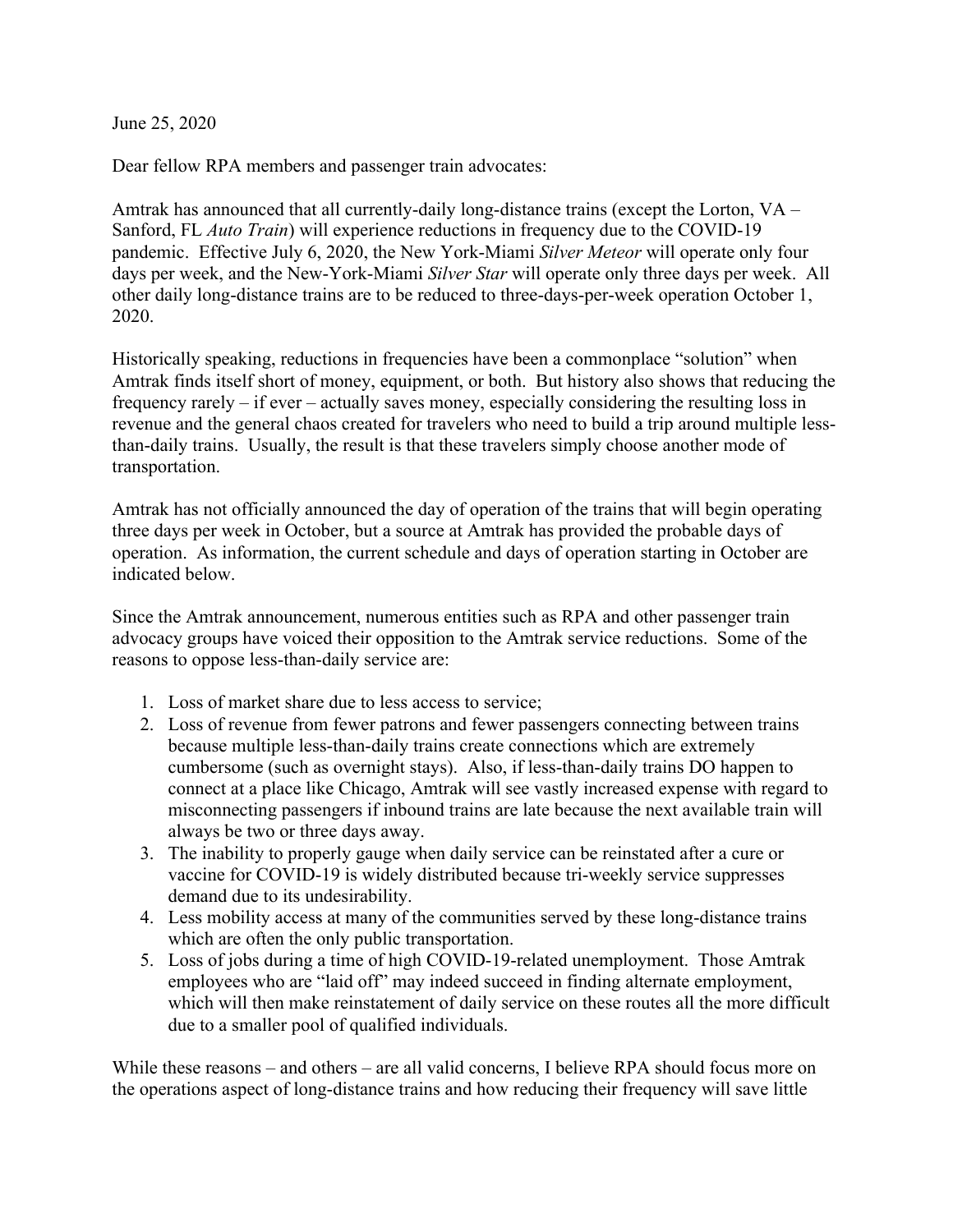money and, in some cases, could actually increase Amtrak's operating costs. Basically, it boils down to the inefficiencies of limited economies of scale – something which is exacerbated by frequency reductions.

What follows are examinations of costs to be considered for the pending Tri-Weekly operation, using the *Empire Builder* as an example:

| $7/27$        | 7/27           |    | <b>Train number</b>                   |          |                      | 8/28          |
|---------------|----------------|----|---------------------------------------|----------|----------------------|---------------|
|               | current        |    |                                       |          | 8/28<br>current      |               |
| Tri-          | <b>Daily</b>   |    | <b>Frequency of Operation</b>         |          | <b>Daily</b>         | Tri-          |
| Weekly        |                |    |                                       |          |                      | Weekly        |
| Read          | Read           |    |                                       |          | <b>Read</b>          | Read          |
| <b>Down</b>   | down           |    |                                       |          | <b>up</b>            | up            |
| <b>SuTuTh</b> | <b>215 PM</b>  | Dp | Chicago, IL (CT) T E O                | Ar       | <b>401 PM</b>        | WeFrMo        |
| <b>SuTuTh</b> | <b>239 PM</b>  | Dp | Glenview, IL                          | Ar       | <b>318 PM</b>        | WeFrMo        |
| <b>SuTuTh</b> | <b>315 PM</b>  | Dp | <b>Sturtevant, WI (Racine)</b>        | Dp       | <b>237 PM</b>        | WeFrMo        |
| <b>SuTuTh</b> | <b>331 PM</b>  | Dp | <b>Milwaukee Airport, WI</b>          | Dp       | <b>224 PM</b>        | WeFrMo        |
| <b>SuTuTh</b> | <b>358 PM</b>  | Dp | Milwaukee, WI                         | Ar       | <b>215 PM</b>        | WeFrMo        |
| <b>SuTuTh</b> | <b>503 PM</b>  | Dp | Columbus, WI                          | Dp       | <b>1257 PM</b>       | WeFrMo        |
| <b>SuTuTh</b> | <b>535 PM</b>  | Dp | Portage, WI                           | Dp       | <b>1227 PM</b>       | WeFrMo        |
| <b>SuTuTh</b> | <b>552 PM</b>  | Dp | <b>Wisconsin Dells, WI</b>            | Dp       | <b>1208 PM</b>       | WeFrMo        |
| <b>SuTuTh</b> | <b>631 PM</b>  | Dp | Tomah, WI                             | Dp       | $\overline{1126}$ AM | WeFrMo        |
| <b>SuTuTh</b> | <b>714 PM</b>  | Dp | La Crosse, WI                         | Dp       | 1047 AM              | WeFrMo        |
| <b>SuTuTh</b> | <b>747 PM</b>  | Dp | Winona, MN T E                        | Ar       | <b>1011 AM</b>       | WeFrMo        |
| <b>SuTuTh</b> | <b>853 PM</b>  | Dp | <b>Red Wing, MN</b>                   | Dp       | <b>854 AM</b>        | WeFrMo        |
| <b>SuTuTh</b> | <b>1009 PM</b> | Ar | St. Paul/Minneapolis, MN - SPUD       |          | <b>800 AM</b>        | WeFrMo        |
| <b>SuTuTh</b> | <b>1020 PM</b> | Dp | Dp<br>St. Paul/Minneapolis, MN - SPUD |          | <b>743 AM</b>        | WeFrMo        |
| MoWeFr        | 1224 AM        | Dp | <b>St. Cloud, MN T E</b>              | Ar<br>Dp | <b>519 AM</b>        | WeFrMo        |
| MoWeFr        | <b>126 AM</b>  | Dp | <b>Staples, MN</b>                    | Dp       | <b>414 AM</b>        | WeFrMo        |
| MoWeFr        | $222$ AM       | Dp | <b>Detroit Lakes, MN</b>              | Dp       | <b>315 AM</b>        | WeFrMo        |
| MoWeFr        | <b>324 AM</b>  | Dp | Fargo, ND-Moorhead, MN                | Dp       | <b>218 AM</b>        | WeFrMo        |
| MoWeFr        | <b>441 AM</b>  | Dp | <b>Grand Forks, ND</b>                | Dp       | <b>102 AM</b>        | WeFrMo        |
| MoWeFr        | <b>602 AM</b>  | Dp | <b>Devils Lake, ND</b>                | Dp       | <b>1137 PM</b>       | <b>TuThSu</b> |
| MoWeFr        | <b>656 AM</b>  | Dp | <b>Rugby, ND</b>                      | Dp       | <b>1043 PM</b>       | <b>TuThSu</b> |
| MoWeFr        | <b>829 AM</b>  | Ar | Minot, ND T E                         | Dp       | <b>947 PM</b>        | TuThSu        |
| MoWeFr        | <b>906 AM</b>  | Dp | Minot, ND T E                         | Ar       | <b>927 PM</b>        | TuThSu        |
| MoWeFr        | <b>957 AM</b>  | Dp | <b>Stanley, ND</b>                    | Dp       | <b>801 PM</b>        | TuThSu        |
| MoWeFr        | 1107 AM        | Dp | Williston, ND (CT)                    | Dp       | <b>659 PM</b>        | TuThSu        |
| MoWeFr        | 1141 AM        | Dp | Wolf Point, MT (MT)                   | Dp       | <b>423 PM</b>        | <b>TuThSu</b> |
| MoWeFr        | <b>1226 PM</b> | Dp | Glasgow, MT                           | Dp       | <b>337 PM</b>        | <b>TuThSu</b> |
| MoWeFr        | <b>125 PM</b>  | Dp | Malta, MT                             | Dp       | <b>242 PM</b>        | TuThSu        |
| MoWeFr        | <b>239 PM</b>  | Ar | Havre, MT                             | Dp       | <b>122 PM</b>        | TuThSu        |
| MoWeFr        | <b>304 PM</b>  | Dp | Havre, MT                             |          | <b>102 PM</b>        | <b>TuThSu</b> |
| MoWeFr        | <b>522 PM</b>  | Dp | <b>Shelby, MT T E</b>                 | Dp       | 1133 AM              | TuThSu        |
| MoWeFr        | <b>551 PM</b>  | Dp | <b>Cut Bank, MT</b>                   | Dp       | 1040 AM              | TuThSu        |
| MoWeFr        | <b>628 PM</b>  | Dp | <b>Browning, MT (seasonal)</b>        |          | 1005 AM              | TuThSu        |
| MoWeFr        | <b>645 PM</b>  | Dp | East Glacier Park, MT (seasonal)      |          | <b>949 AM</b>        | <b>TuThSu</b> |
| MoWeFr        | <b>741 PM</b>  | Dp | Essex, MT                             | Dp       | <b>850 AM</b>        | TuThSu        |

# **The Empire Builder**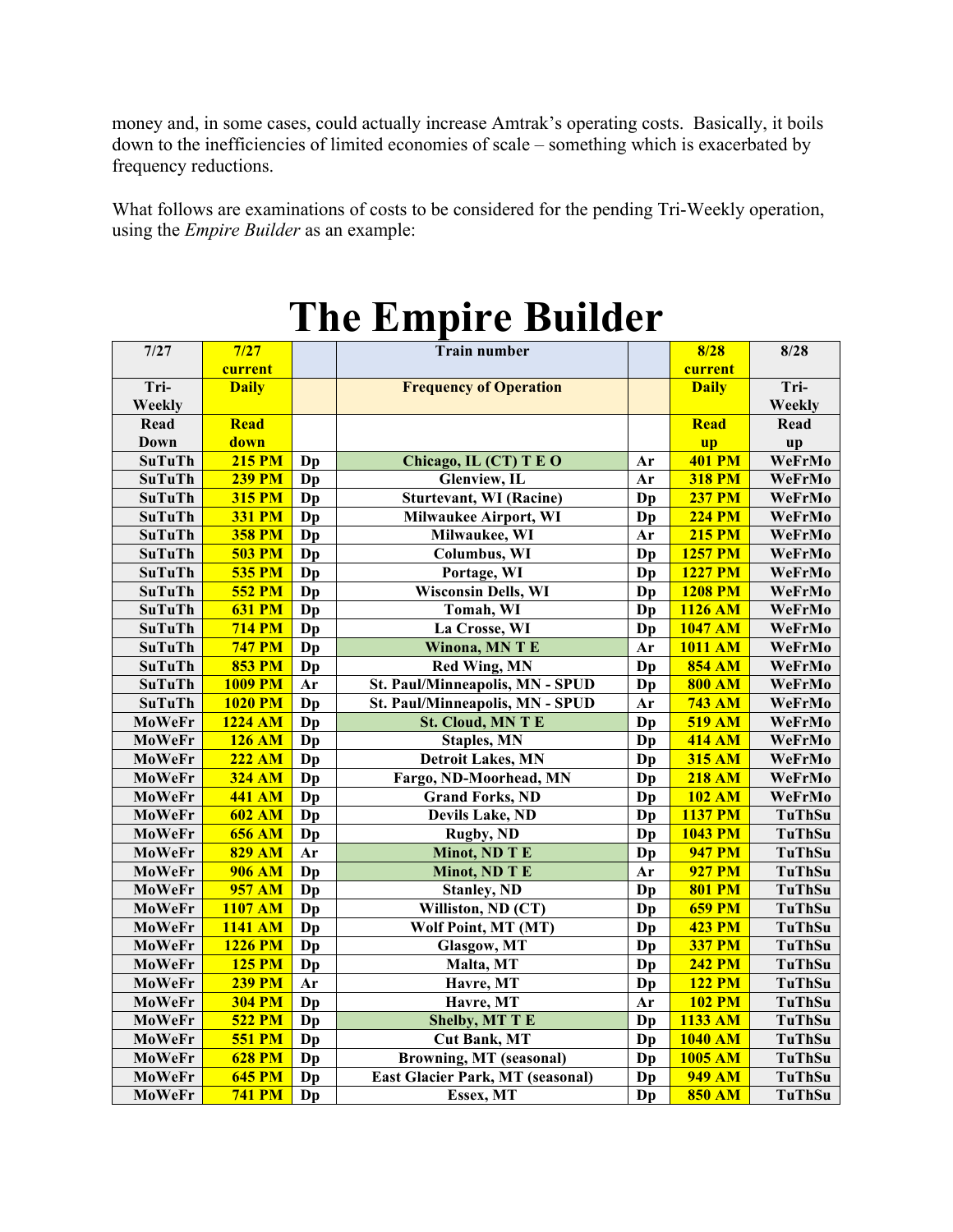| MoWeFr        | <b>823 PM</b>  | Dp                     | <b>West Glacier Park, MT</b>           | Dp             | <b>811 AM</b> | TuThSu        |
|---------------|----------------|------------------------|----------------------------------------|----------------|---------------|---------------|
| MoWeFr        | <b>856 PM</b>  | Ar                     | Whitefish, MT E<br>Dp                  |                | <b>741 AM</b> | <b>TuThSu</b> |
| <b>MoWeFr</b> | <b>916 PM</b>  | Dp                     | Whitefish, MT E                        | Ar             | <b>721 AM</b> | TuThSu        |
| MoWeFr        | <b>1059 PM</b> | Dp                     | Libby, MT (MT)                         | Dp             | <b>521 AM</b> | <b>TuThSu</b> |
| MoWeFr        | <b>1149 PM</b> | Dp                     | Sandpoint, ID (PT)                     | Dp             | <b>230 AM</b> | TuThSu        |
| TuThSa        | <b>140 AM</b>  | Ar                     | <b>Spokane, WATE</b>                   | Dp             | <b>125 AM</b> | <b>TuThSu</b> |
|               | 27             |                        | <b>Train Number</b>                    |                | 28            |               |
| TuThSa        | 245 AM         | Dp                     | <b>Spokane, WATE</b>                   | Ar             | 1213 AM       | <b>TuThSu</b> |
| TuThSa        | <b>535 AM</b>  | $\mathbf{D}\mathbf{p}$ | Pasco-Richland-Kennewick, WA E         | D <sub>p</sub> | <b>857 PM</b> | <b>MoWeSa</b> |
| TuThSa        | <b>730 AM</b>  | Dp                     | Wishram, WA                            | Dp             | <b>655 PM</b> | MoWeSa        |
| TuThSa        | <b>804 AM</b>  | $\mathbf{D}\mathbf{p}$ | Bingen-White Salmon, WA/Hood River, OR | Dp             | <b>621 PM</b> | MoWeSa        |
| TuThSa        | <b>918 AM</b>  | Dp                     | Vancouver, WA                          | Dp             | <b>507 PM</b> | MoWeSa        |
| TuThSa        | <b>1010 AM</b> | Ar                     | Portland, OR (PT) T E O                | Dp             | <b>445 PM</b> | MoWeSa        |
|               | 7              |                        | <b>Train Number</b>                    |                | 8             |               |
| TuThSa        | <b>215 AM</b>  | Dp                     | Spokane, WA T E                        | Ar             | 1240 AM       | TuThSu        |
| TuThSa        | <b>422 AM</b>  | Dp                     | Ephrata, WA                            | Dp             | <b>942 PM</b> | MoWeSa        |
| TuThSa        | <b>535 AM</b>  | Dp                     | <b>Wenatchee, WA E</b>                 | Dp             | <b>842 PM</b> | <b>MoWeSa</b> |
| TuThSa        | <b>608 AM</b>  | Dp                     | Leavenworth, WA                        | Dp             | <b>800 PM</b> | MoWeSa        |
| TuThSa        | <b>838 AM</b>  | Dp                     | Everett, WA                            | D <sub>p</sub> | <b>539 PM</b> | <b>MoWeSa</b> |
| TuThSa        | <b>910 AM</b>  | Dp                     | <b>Edmonds, WA</b>                     | Dp             | <b>507 PM</b> | MoWeSa        |
| TuThSa        | 1025 AM        | Ar                     | Seattle, WA (PT) T E O                 | Dp             | <b>440 PM</b> | MoWeSa        |

Above: Though not specifically yet announced, this is the current schedule along with the expected days of operation beginning in October.

\*\*\*\*\*\*\*\*\*\*\*\*\*\*\*\*\*\*\*\*\*\*\*\*\*\*\*\*\*\*\*\*\*\*\*\*\*\*\*\*\*\*\*\*\*\*\*\*\*\*\*\*\*\*\*\*\*\*\*\*\*\*\*\*\*\*\*\*\*\*\*\*\*\*\*\*\*\*

### **Operating and on-board personnel:**

Crew change points indicated in pale green. Example:

| MoWeSa                               | $215 \text{ PM}$ D <sub>p</sub> |  | Chicago, IL $(CT)$ T E O | Ar | <b>355 PM</b> | WeFrSu |
|--------------------------------------|---------------------------------|--|--------------------------|----|---------------|--------|
| T=Train crew change location         |                                 |  |                          |    |               |        |
| <b>E=Engine crew change location</b> |                                 |  |                          |    |               |        |

**O=On board service crew change location**

This is a summary of crew rotation to compare daily versus tri-weekly operation. Layover times are based on departure times from terminals (not on duty times, for simplicity; normally, crews are on duty 45 minutes prior to train arrival or expected arrival).

**Train Crews**: (The train crew can be 1 to 3 people, so the comparison is just a generic "crew," assuming that the number of people per train would be constant under daily or tri-weekly operation.)

From Seattle, train 8:

Daily Operation: Arrive Spokane 1240 AM, layover 25 hours, 35 minutes to protect train 7 the following day.

Tri-Weekly Operation: Arrive Spokane 1240 AM Tuesday arrival lays over 49 hours, 35 minutes to protect train 7 Thursday.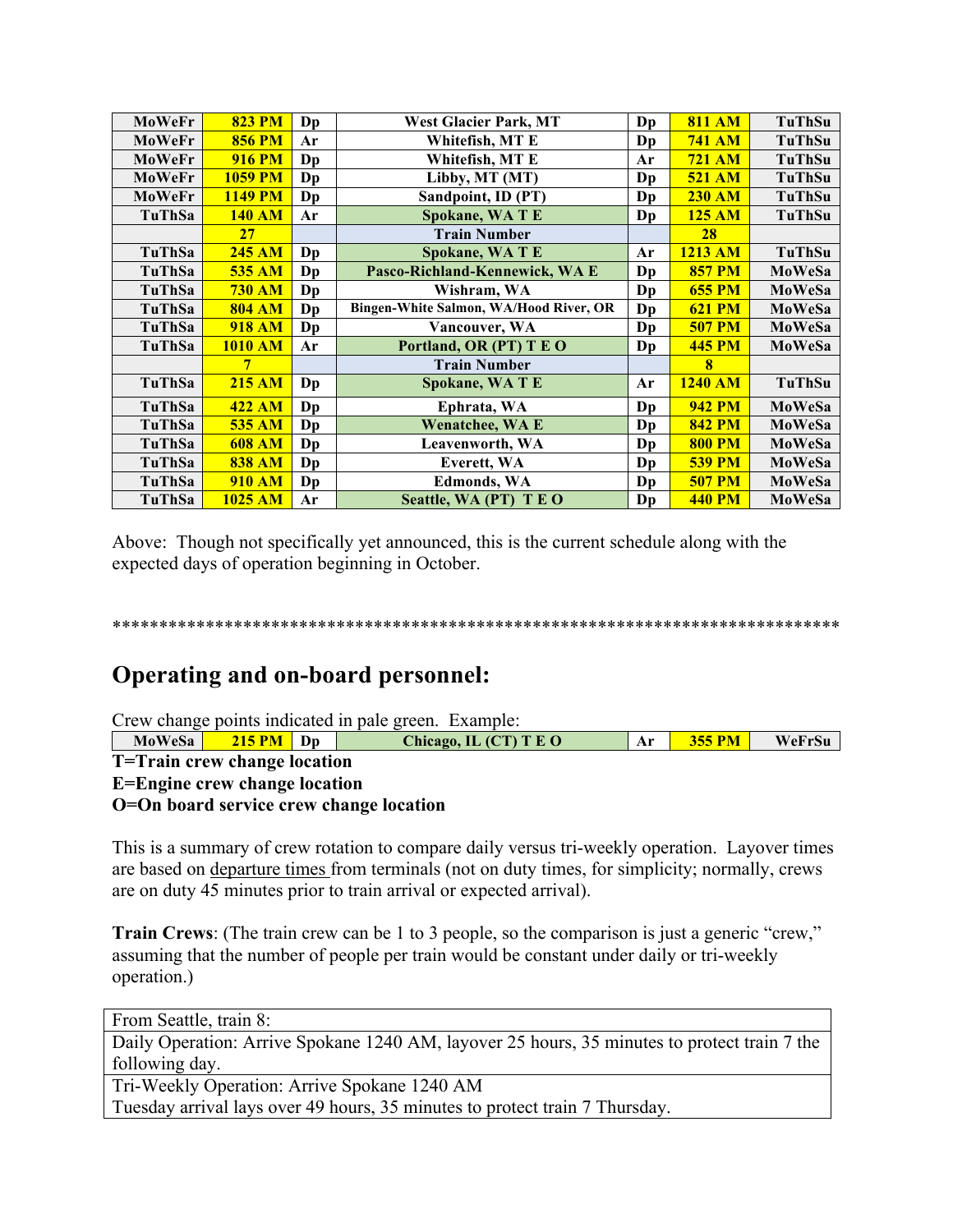Thursday arrival lays over 49 hours, 35 minutes to protect train 7 Saturday. Sunday arrival lays over 49 hours, 35 minutes to protect train 7 Tuesday.

From Portland, train 28:

Daily Operation: Arrive Spokane 1213 AM, layover 26 hours, 32 minutes to protect train 27 the following day.

Tri-Weekly Operation: Arrive Spokane 1213 AM

Tuesday arrival lays over 50 hours, 32 minutes to protect train 27 Thursday.

Thursday arrival lays over 50 hours, 32 minutes to protect train 27 Saturday.

Sunday arrival lays over 50 hours, 32 minutes to protect train 27 Tuesday.

From Shelby train 7/27:

Daily Operation: Arrive Spokane 140 AM, layover 23 hours, 45 minutes to protect train 8/28 the following day.

Tri-Weekly Operation: Arrive Spokane 140 AM

Tuesday arrival lays over 47 hours, 45 minutes to protect train 8/28 Thursday.

Thursday arrival lays over 71 hours, 45 minutes to protect train 8/28 Sunday.

Sunday arrival lays over 71 hours, 45 minutes to protect train 8/28 Tuesday.

From Shelby train 8/28:

Daily Operation: Arrive Minot 927 PM, layover 11 hours, 39 minutes to protect train 7/27 the following day.

Tri-Weekly Operation: Arrive Minot 927 PM.

Tuesday arrival lays over 11 hours, 39 minutes to protect train 7/27 Wednesday.

Thursday arrival lays over 11 hours, 39 minutes to protect train 7/27 Friday.

Sunday arrival lays over 11 hours, 39 minutes to protect train 7/27 Monday

No change in layover from daily operation.

From St. Cloud train 7/27:

Daily Operation: Arrive Minot 829 AM.

Layover 13 hours, 18 minutes to protect train 8/28 that same day.

Tri-Weekly Operation: Arrive Minot 829 AM.

Monday arrival lays over 37 hours, 18 minutes to protect train 8/28 Tuesday.

Wednesday arrival lays over 37 hours, 18 minutes to protect train 8/28 Thursday.

Friday arrival lays over 61 hours, 18 minutes to protect train 8/28 Sunday.

From St. Cloud train 8/28:

Daily Operation: Arrive Winona 1011 AM, protects train 7/27 that same evening at 747 PM with 4-or-more hour release. (12 hours to work round trip St. Cloud to Winona, excluding rest in Winona).

Tri-Weekly Operation: Arrive Winona 1011 AM.

Monday arrival lays over 33 hours, 36 minutes to protect train 7/27 Tuesday.

Wednesday arrival lays over 33 hours, 46 minutes to protect train 7/27 Thursday.

Friday arrival lays over 57 hours, 46 minutes to protect train 7/27 Sunday.

From Chicago train 7/27: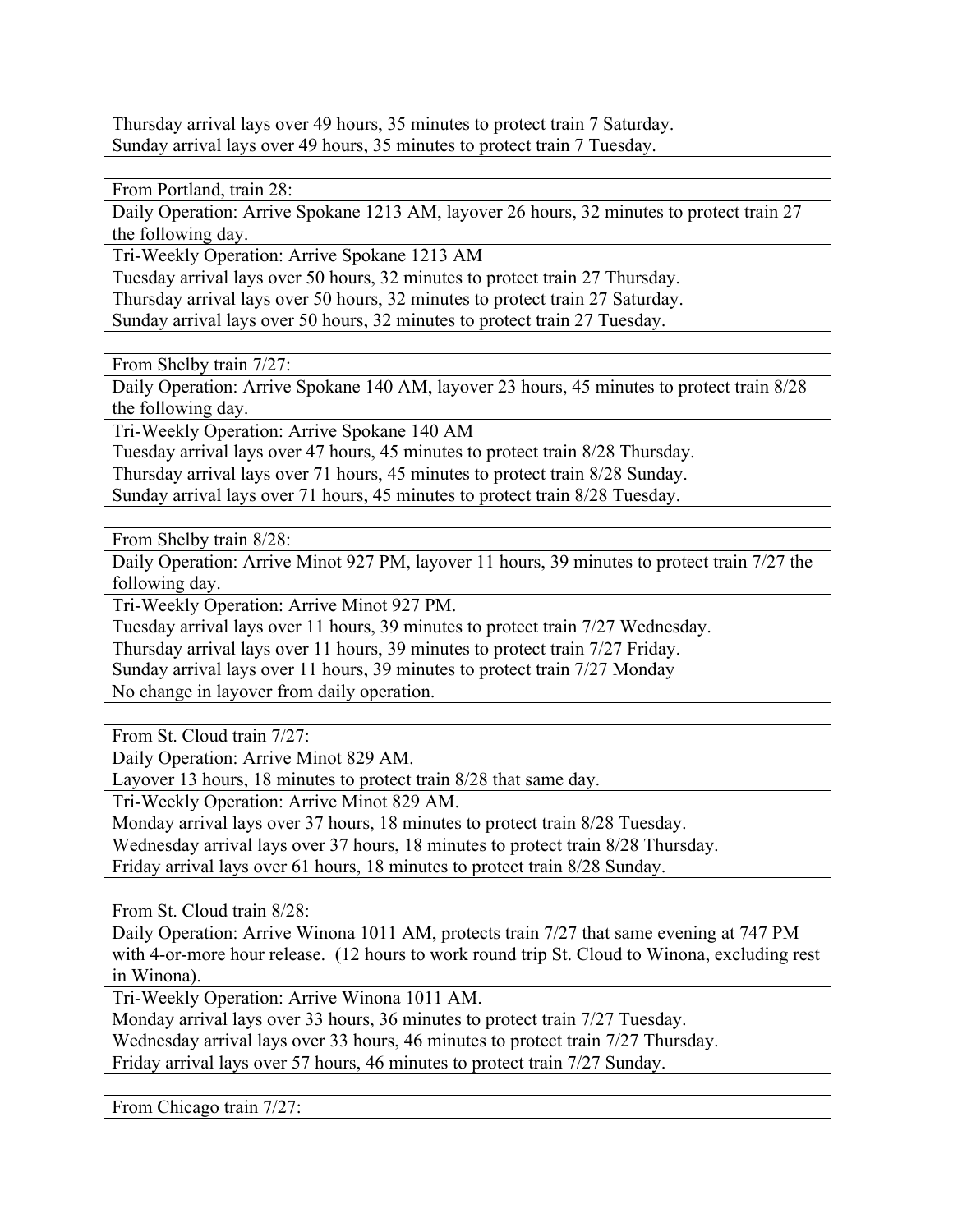Daily Operation: Arrive Winona 747 PM

Layover 14 hours, 24 minutes to protect train 8/28 the following morning.

Tri-Weekly Operation: Arrive 747 PM.

Sunday arrival lays over 14 hours, 24 minutes to protect train 8/28 the following morning. Tuesday arrival lays over 14 hours, 24 minutes to protect train 8/28 the following morning. Thursday arrival lays over 14 hours, 24 minutes to protect train 8/28 the following morning. Same rotation as daily operation.

| <b>Train</b> | <b>Home</b> terminal | Away terminal  | Extra days per week |
|--------------|----------------------|----------------|---------------------|
|              | <b>Seattle</b>       | <b>Spokane</b> |                     |
| 28           | Portland             | <b>Spokane</b> |                     |
| 7/27         | <b>Shelby</b>        | <b>Spokane</b> |                     |
| 8/27         | <b>Shelby</b>        | <b>Minot</b>   |                     |
| 7/27         | <b>St. Cloud</b>     | <b>Minot</b>   |                     |
| 8/28         | <b>St. Cloud</b>     | Winona         |                     |
| 7/27         | Chicago              | Winona         |                     |
| <b>TOTAL</b> |                      |                | 1 Q                 |

#### **Extra days of layover with tri-weekly schedule without deadheading: Trainmen**

The train has seven crew districts as indicated above. A daily operation is 7 days per week, or 49 crew starts per week from the home terminal and 49 from the away-from-home terminal for a total of 98 total crew starts. A tri-weekly operation would be 42 crew starts (7 districts times 3 days per week times two for starts at both home and away-from-home terminals). But the crews spend an additional 19 nights at a hotel (and get paid for each day there, which is in effect another crew start), which increases the tri-weekly operation to 61 crew starts per week. So, while tri-weekly operation reduces the number of trains operated by 57%, the number of crew starts (including layover days) is reduced by only 37 total or 38%

**Engine Crews:** (The engine crew can be 1 or 2 people, so the comparison is just a generic "crew, assuming that the number of people per train would be constant under daily or tri-weekly operation.)

Through an agreement with its **engineers**, Amtrak can operate trains with only one person (instead of two) on runs less than 6 hours. To facilitate this, Amtrak has inserted crew change points for engineers between Shelby and Spokane (at Whitefish), Spokane and Seattle (at Wenatchee), and Spokane and Portland (at Pasco). This is how engineer runs would be affected by this tri-weekly schedule:

| From Seattle, train 8:                                                                       |
|----------------------------------------------------------------------------------------------|
| Daily Operation: Arrive Wenatchee 842 PM, layover 8 hours, 53 minutes to protect train 7 the |
| following day, taking short rest (4 or more hours) as necessary.                             |
| Tri-Weekly Operation: Arrive Wenatchee 842 PM.                                               |
| Monday arrival lays over 56 hours, 53 minutes to protect train 7 Thursday.                   |
| Thursday arrival lays over 56 hours, 53 minutes to protect train 7 Saturday.                 |
| Saturday arrival lays over 56 hours, 53 minutes to protect train 7 Tuesday.                  |
|                                                                                              |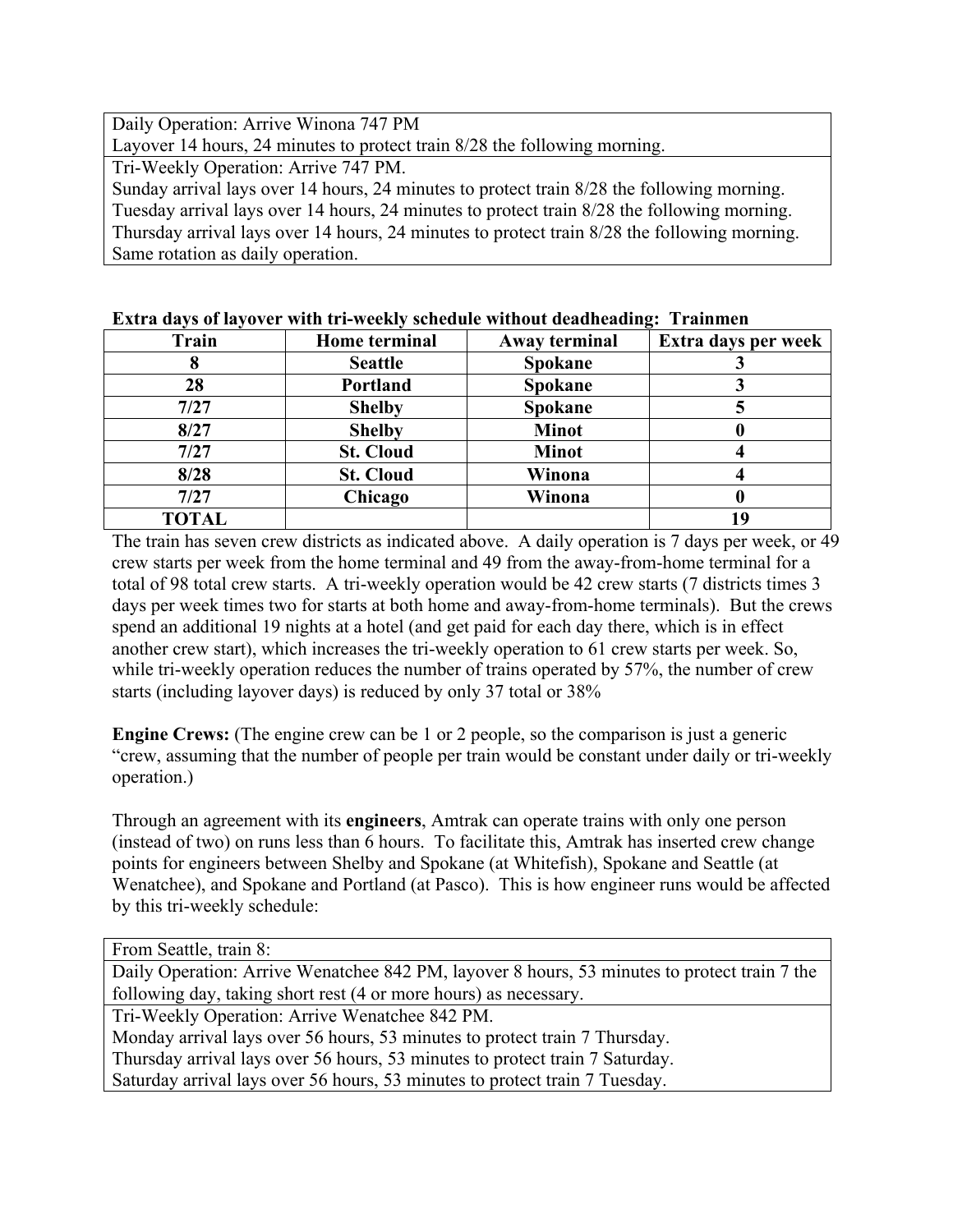From Portland, train 28:

Daily Operation: Arrive Pasco 857 PM, layover 8 hours, 38 minutes to protect train 27 the following day, taking short rest (4 or more hours) as necessary.

Tri-Weekly Operation: Arrive Pasco 857 PM.

Monday arrival lays over 56 hours, 38 minutes to protect train 27 Thursday.

Thursday arrival lays over 56 hours, 38 minutes to protect train 27 Saturday.

Saturday arrival lays over 56 hours, 38 minutes to protect train 27 Tuesday.

From Spokane train 7:

Daily Operation: Arrive Wenatchee 535 AM, layover 15 hours, 7 minutes to protect train 8 that same evening.

Tri-Weekly Operation: Arrive Wenatchee 535 AM.

Tuesday arrival lays over 39 hours, 7 minutes to protect train 8 Wednesday.

Thursday arrival lays over 63 hours, 7 minutes to protect train 8 Saturday.

Saturday arrival lays over 15 hours, 7 minutes to protect train 8 that same everning.

From Spokane train 27:

Daily Operation: Arrive Pasco 535 AM, layover 15 hours, 22 minutes to protect train 28 that same evening.

Tri-Weekly Operation: Arrive Pasco 535 AM.

Tuesday arrival lays over 39 hours, 22 minutes to protect train 28 Wednesday.

Thursday arrival lays over 63 hours, 22 minutes to protect train 28 Saturday.

Saturday arrival lays over 15 hours, 22 minutes to protect train 28 that same everning.

From Spokane train 8/28:

Daily Operation: Arrive Whitefish 721 AM, layover 13 hours, 55 minutes to protect train 7/27 that same evening.

Tri-Weekly Operation: Arrive Whitefish 721 AM.

Tuesday arrival lays over 37 hours, 55 minutes to protect train 7/27 Wednesday.

Thursday arrival lays over 37 hours, 55 minutes to protect train 7/27 Saturday.

Sunday arrival lays over 37 hours, 55 minutes to protect train 7/27 Monday.

From Shelby train 7/27:

Daily Operation: Arrive Whitefish 856 PM, layover 10 hours, 45 minutes to protect train 8/28 the following morning.

Tri-Weekly Operation: Arrive Whitefish 856 PM.

Monday arrival lays over 10 hours, 45 minutes to protect train 8/28 Tuesday.

Wednesday arrival lays over 10 hours, 45 minutes to protect train 8/28 Thursday.

Friday arrival lays over 34 hours, 45 minutes to protect train 8/28 Sunday.

#### **Extra days of layover with tri-weekly schedule without deadheading: Engineer**

| Train | <b>Home terminal</b> | Away terminal | Extra days per week |
|-------|----------------------|---------------|---------------------|
|       | <b>Seattle</b>       | Wenatchee     |                     |
|       | <b>Portland</b>      | Pasco         |                     |
|       | Spokane              | Wenatchee     |                     |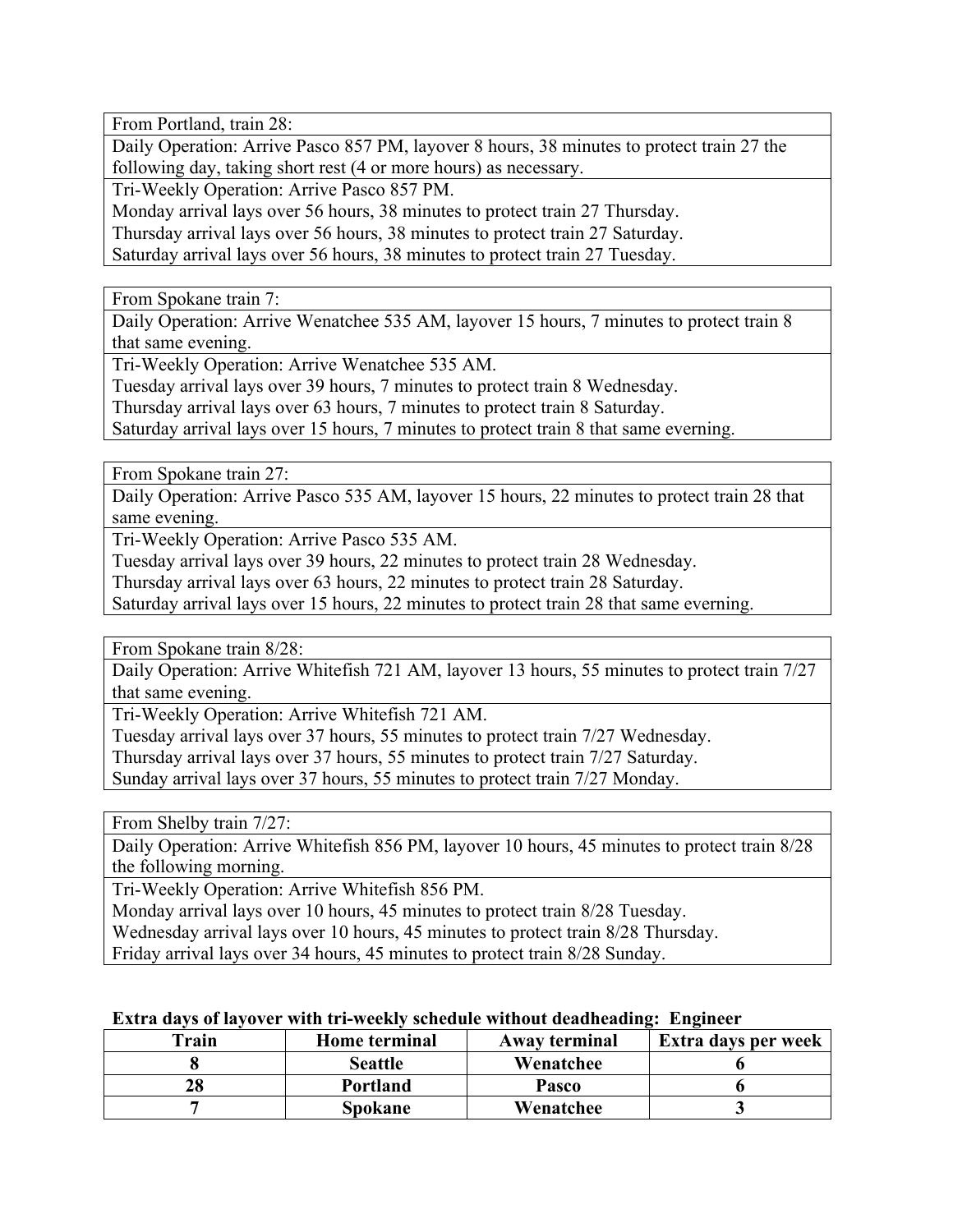| 27           | <b>Spokane</b>   | Pasco        |    |
|--------------|------------------|--------------|----|
| 8/28         | <b>Spokane</b>   | Whitefish    |    |
| 7/27         | <b>Shelby</b>    | Whitefish    |    |
| 8/27         | <b>Shelby</b>    | <b>Minot</b> |    |
| 7/27         | <b>St. Cloud</b> | <b>Minot</b> |    |
| 8/28         | <b>St. Cloud</b> | Winona       |    |
| 7/27         | Chicago          | Winona       |    |
| <b>TOTAL</b> |                  |              | 30 |

Engineers have ten crew districts as indicated above. A daily operation is 7 days per week, or 70 crew starts per week from the home terminal and 70 from the away-from-home terminal for a total of 140 total crew starts. A tri-weekly operation would be 60 crew starts (10 districts times 3 days per week times two for starts at both home and away-from-home terminals). But the crews spend an additional 30 nights at a hotel (and get paid for each day there, which is in effect another crew start), which increases the tri-weekly operation to 90 crew starts per week. So, while tri-weekly operation reduces the number of trains operated by 57%, the number of crew starts (including layover days) is reduced by only 50 total or 36%.

**Synopsis of train and engine crew rotation**: The reduction in number of crew starts is much less than the reduction in number of trains per week to the point that overall "savings" would be minimal. Any "savings" would of course be offset by loss of revenue which naturally happens with a reduction in service, as well as loss of revenue from missed connections which is exacerbated when multiple trains operate less than daily. Moreover, the scenarios above for train and engine crews laying over extra days at away-from-home terminals would likely be overshadowed by "quality-of-life" issues where Amtrak would be forced to deadhead crews back to the home terminal to eliminate stays away from home of two or three days and then deadheading crews back to the away-from-home terminal to protect the next train. While this reduces the "crew start" of a day's lodging at the away-from-home location, it dramatically increases costs: The crews get paid for deadheading, and the cost of transportation can easily eclipse the wages of the crew, depending on distance and mode of transport. With regard to the *Empire Builder* specifically, engineer layover times at Wenatchee and Pasco from Seattle and Portland respectively and train crew layover at Spokane from Shelby are especially problematic. In addition to the potential cost and work/life balance issues associated with rotations such as these, the ability to deadhead crews become safety issues during winter operation where traversing multiple mountain passes by highway can be considered hazardous. In the past, due to service interruptions or simply just late operations during winter, Amtrak has had to resort to flying (by charter) crews from the Shelby crew base to Minot due to poor or closed road conditions. Such trips run into the tens of thousands of dollars, and will only be more commonplace if deadheading becomes part of a regular crew rotation due to tri-weekly operation.

Excluding consideration for an undetermined amount of revenue loss for less-than-daily operation versus daily operation, it's very likely that the increased cost of deadheading crews over multiple crew districts could actually exceed the cost of daily operation. As indicated above, if no deadheading is part of the tri-weekly crew rotation plan, it is interesting to note that while the number of trains per week is reduced by 57%, the actual savings in crew starts falls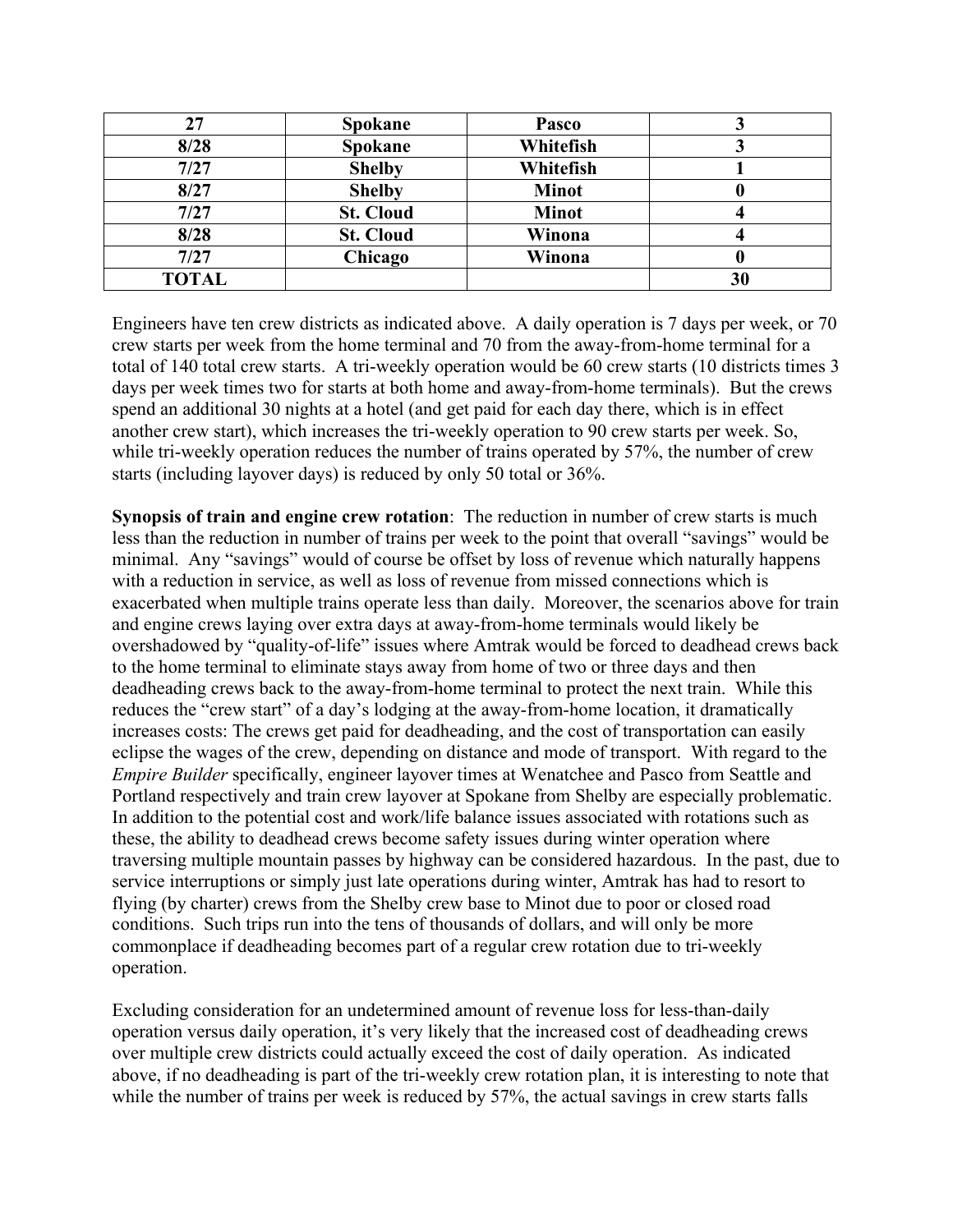way short. In other words, the fewer the days of operation, the less efficient the crew rotation. And, if Amtrak would consider even running the train(s) four-days-per-week instead of three, crew layover times would be cut significantly (and never be over the current layover time plus 48 hours).

**On Board Service** crews work the entire length of the run. For the Seattle section of the train, the personnel are based in Seattle; for the Portland section of the train, the personnel are based in Chicago. Those on the Seattle section would depart home terminal of Seattle Monday, Wednesday, and Saturday and arrive Chicago Wednesday, Friday and Monday. With daily operation, they spend the night and depart the following day after spending 22 hours, 20 minutes Chicago. Under tri-weekly scenario:

The crew arriving Chicago Wednesday goes out the next day, laying over 22 hours, 20 minutes. *The crew arriving Chicago Friday goes out Sunday, laying over 46 hours, 20 minutes.* The crew arriving Chicago Monday goes out Tuesday, laying over 22 hours, 20 minutes. Those on the Portland section would depart the home terminal of Chicago Sunday, Tuesday, and Thursday and arrive Portland Tuesday, Thursday, and Saturday. With daily operation, they spend the night and depart the following day after spending 30 hours, 35 minutes in Portland. Under tri-weekly scenario:

The crew arriving Portland Tuesday goes out Wednesday, laying over 30 hours, 35 minutes. *The crew arriving Portland Thursday goes out Saturday, laying over 54 hours, 35 minutes. The crew arriving Portland Saturday goes out Monday, laying over 54 hours, 35 minutes.* On Board service crews work for an entire round trip. The Tri-Weekly scenario actually provides relatively little additional layover time at endpoints (1 night in Chicago for the Seattle crews, and 2 nights in Portland for the Chicago crews). How Amtrak pays these people relative to train and engine crews and whether the tri-weekly operation would affect the cost is unknown and depends on how jobs are bulletined, but regardless, this would likely achieve a modicum of savings with regard to wages.

## **Equipment:**

Currently, Amtrak uses five train sets to operate the *Empire Builder*. With the tri-weekly schedule as indicated above, the rotation can be protected with three sets of equipment versus five, or a 40% reduction in equipment versus a 57% reduction in frequency.

One good point about the proposed tri-weekly operation is that there is no same-day turnaround of equipment in Seattle and Portland as is the case with daily operation now. This would in theory improve on-time performance when the westward trains are late into the destination terminals. In some cases, equipment lays over at the west end of run more than two days.

## **Stations and other facilities and staffing:**

The primary reason Amtrak long-distance trains are expensive to operate is they require much infrastructure for one train per day or less – no economy of scale. Reducing the frequency of long-distance trains will not reduce the need to maintain this infrastructure nor the people who make it go. All stations will remain intact with employees or caretakers being paid.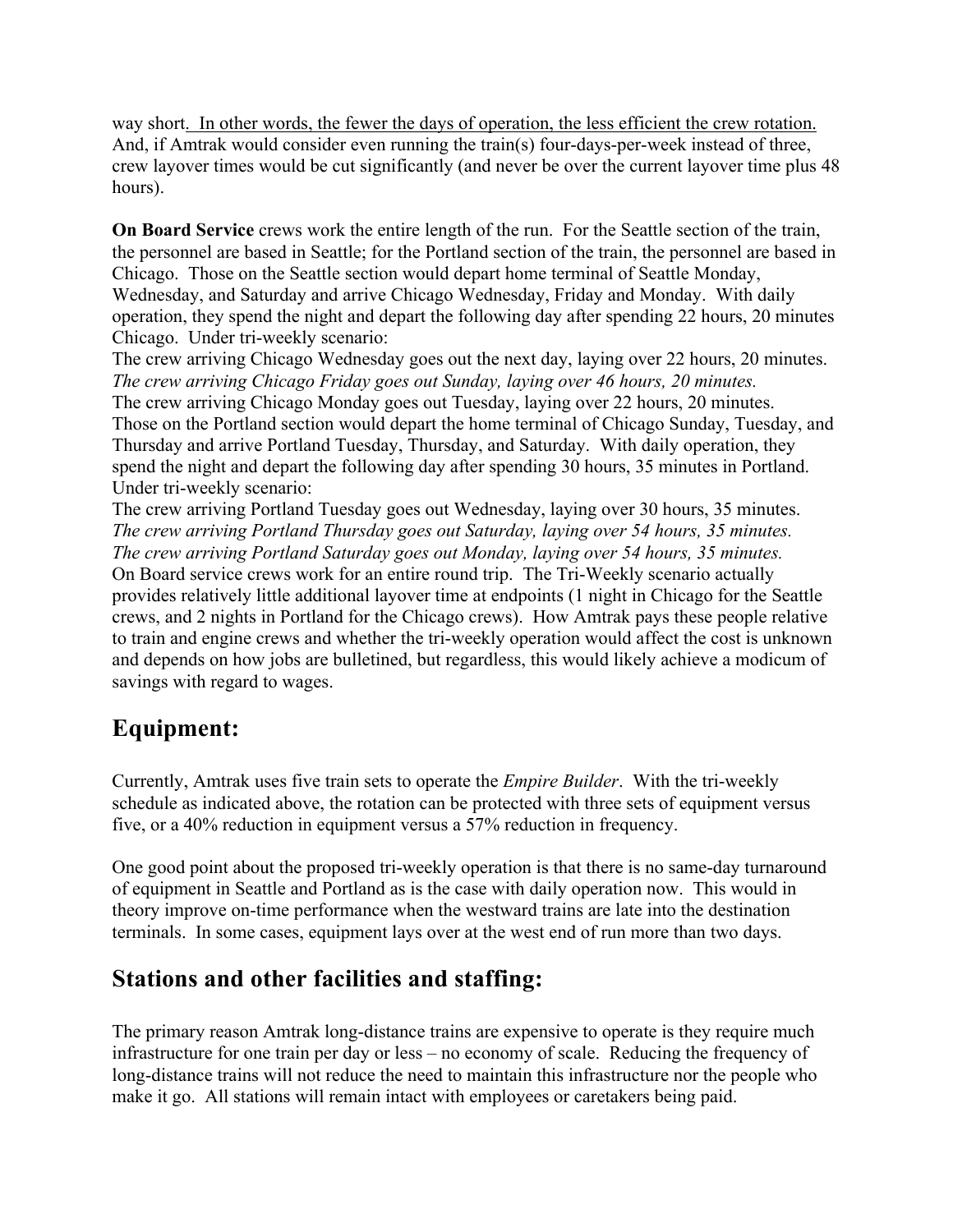Amtrak does have the "opportunity" to eliminate Customer Service Representative positions with the Tri-Weekly operation. Wherever there are two shifts (one for the westward train and one for the eastward), the relief job can be eliminated leaving just two 5-day-per-week positions, each encompassing the three days per week that the train on that shift operates. Examples are Whitefish, Minot, and St. Paul. Fargo is a single-shift anomaly where both the eastward and westward trains arrive on the same days, so staffing could be accomplished with one five-dayper-week shift. But for most staffed stations - such as Milwaukee, La Crosse, Williston, Spokane, and Pasco – staffing would have to remain the same because trains – even tri-weekly ones – arrive over the course of more than five days, requiring a second position to the five-dayper-week position.

Station personnel is a good example how reducing train frequency does not always reduce staffing. Beyond that, it is yet unknown if Amtrak will reduce staffing at all, but its news release to employees suggests that cuts will be made. The question from RPA and others should be how Amtrak plans to reinstate laid off staff or hire new staff (if necessary) when service is to return to daily. Given Amtrak's scarce resources in its management team, there is one school of thought that Amtrak may simply take the easiest course: Simply continue the trains on a less-than-daily basis, even if a cure or vaccine is found to rectify the pandemic situation. This would be the death knell for Amtrak long-distance trains as the recurring loss of revenue will make the losses per train (by Amtrak's method of accounting) skyrocket.

The *Empire Builder* is inspected (as required by law) at Minot and Spokane. Same questions apply here: Will staff be reduced, and if so, will it be reinstated for resumption of daily service?

How will Amtrak handle staffing at commissaries in Chicago and Seattle (and other locations)? How will staffing be affected at locations where multiple less-than-daily trains converge and potentially connect? Will Amtrak attempt to maximize connections to retain revenue generated or minimize connections to reduce misconnecting passengers and staffing? Example: If the *Lake Shore Limited, Capitol Limited, Cardinal,* and *City of New Orleans* ALL arrive in Chicago on the same days and also on those same days the *Empire Builder, California Zephyr, Southwest Chief,* and *Texas Eagle* depart, any connecting business should be retained. But there is a huge cost in misconnects (no next train for two or three days) and staffing (basically the staffing currently in place despite that every other day the staff has nothing to do because long distance trains are not running). OR will Amtrak elect to have half its long-distance trains arrive at the Chicago hub every other day so that staffing (ticketing, baggage handling, commissary employees, equipment maintenance) can be reduced to bare minimum?

In summary, RPA needs to demand that Amtrak have oversight with regard to its COVID-19 service reductions, especially given the stated desires by the previous Amtrak administration and current White House administration that long-distance trains should be eliminated. These wholesale reductions in frequency cannot be a shortcut to eliminate these services. We must be cognizant of ALL costs associated with passenger train operations and identify those which will be minimally changed regardless of service frequency. Amtrak must be more transparent. And one last thing to consider with regard to running almost all long-distance trains less-than-daily: This is creating a very complex situation operationally for all Amtrak assets, from people to